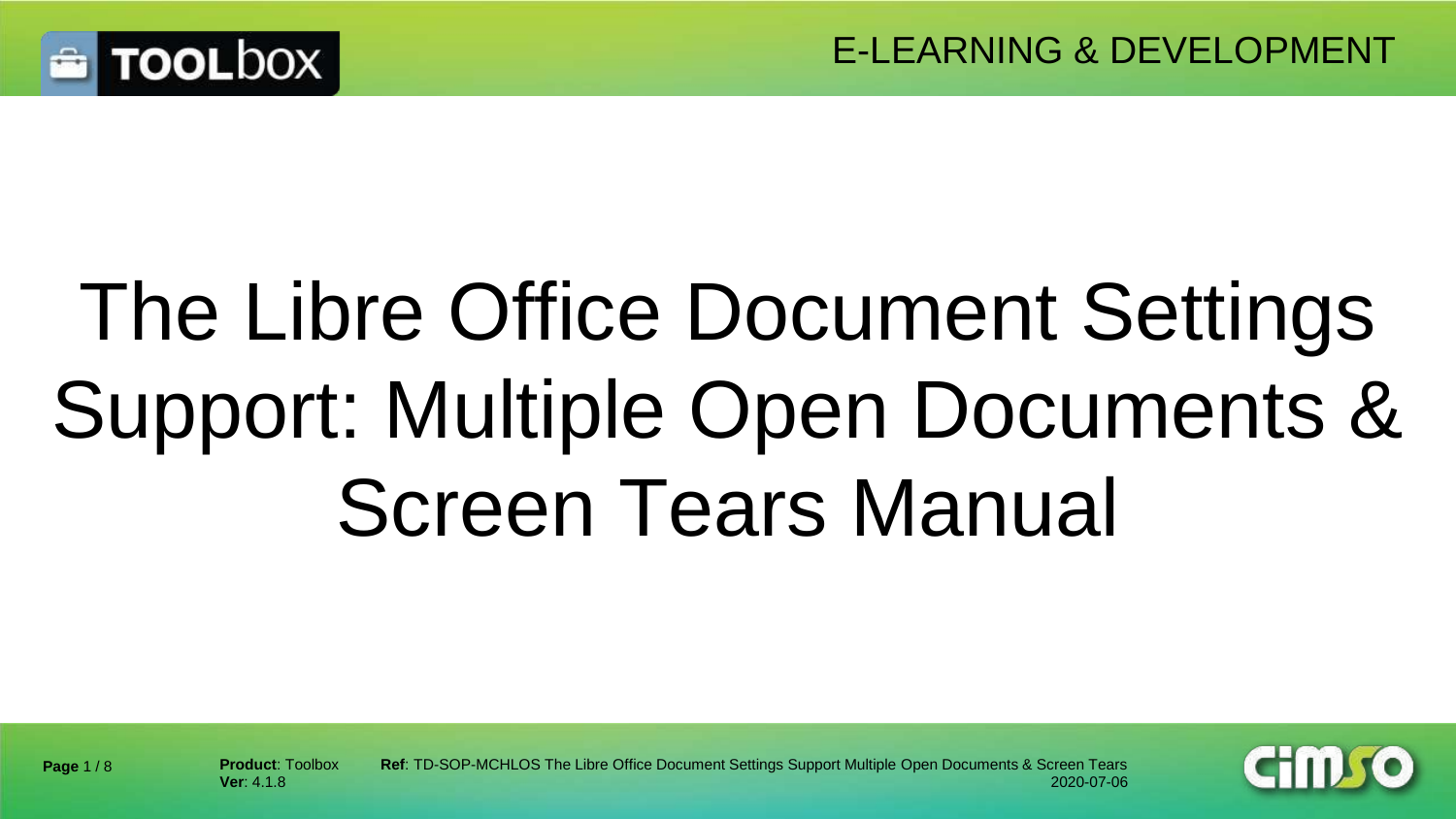#### **When dealing with Torn Screens in LibreOffice**:

This Manual, is a support with settings to assist with correcting the Torn screens, when multiple documents are open through various applications, using Libre Office.

Example:

- 1. Document through the LibreOfice app directly
- 2. Document opened through CiMSO Administration using the LibreOffice feature.

This will cause the distortion (torn screens in one or both documents when changing between the multiple open documents).



**TOOLDOX** 

**Page** 2 / 8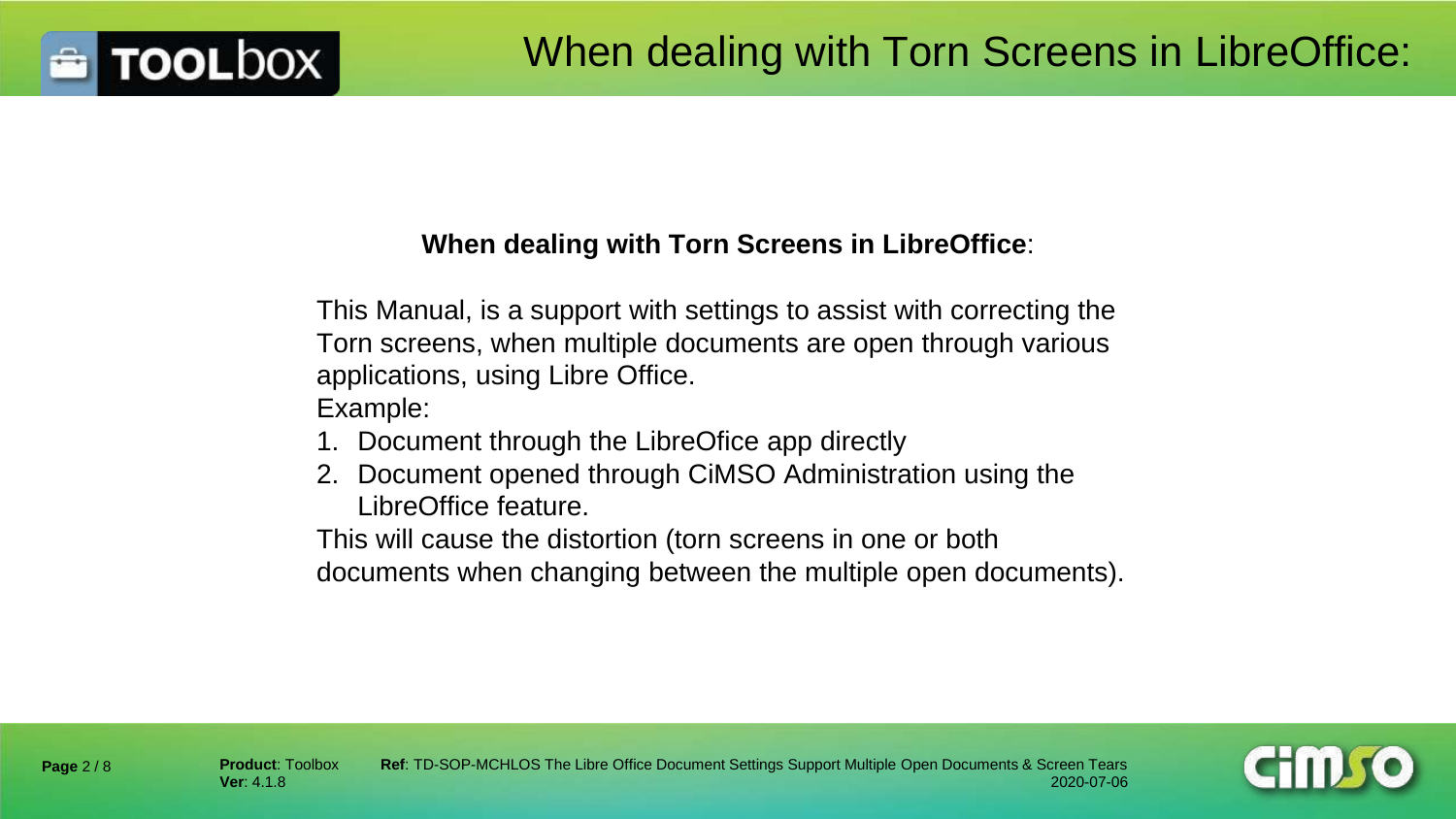# **E** TOOLbOX

#### When dealing with Torn Screens in LibreOffice:

| l and                     | 10 F3-CD-SAFCST Sales Forecast CZA 2020 R1.4.ods - LibreOffice Calc                        |                                      |                                                      |                  |                             |                |                                                                                                                                                                                                                                                                                  |                |                     |                           |                                                                                          |              |                                             |                |                     |                |              |
|---------------------------|--------------------------------------------------------------------------------------------|--------------------------------------|------------------------------------------------------|------------------|-----------------------------|----------------|----------------------------------------------------------------------------------------------------------------------------------------------------------------------------------------------------------------------------------------------------------------------------------|----------------|---------------------|---------------------------|------------------------------------------------------------------------------------------|--------------|---------------------------------------------|----------------|---------------------|----------------|--------------|
| File                      | Edit<br>View<br>Insert                                                                     |                                      | Format                                               |                  | Styles                      | Sheet          | Data                                                                                                                                                                                                                                                                             |                | Tools               | Window                    |                                                                                          | He           |                                             |                |                     |                |              |
|                           |                                                                                            |                                      |                                                      |                  |                             |                | 早                                                                                                                                                                                                                                                                                | $\blacksquare$ |                     |                           | $\mathcal{L}_0$ , $\mathcal{O}_1$ , $\mathcal{O}_2$ absent $\mathbf{E}$ , $\mathbf{V}$ , |              |                                             |                |                     |                |              |
|                           | Calibri                                                                                    |                                      | 11                                                   |                  | a                           |                | $a$ a ab $a \cdot \equiv \equiv \equiv \equiv \equiv \equiv \equiv$                                                                                                                                                                                                              |                |                     |                           |                                                                                          |              |                                             |                |                     |                |              |
| 014                       | $\checkmark$                                                                               | $f_{\mathbb{X}}$ $\Sigma$            |                                                      | $\equiv$<br>$\;$ | 5%                          |                |                                                                                                                                                                                                                                                                                  |                |                     |                           |                                                                                          |              |                                             |                |                     |                |              |
|                           | B<br>А                                                                                     | C                                    | D                                                    | E                | F                           | G              | н                                                                                                                                                                                                                                                                                | Ł<br>J         | Κ                   | L                         | M                                                                                        | N            | $\Omega$                                    | P<br>Q         | R                   | S              | T            |
|                           | CIVICO Administrator Passeard<br>Expositions Expense Forecast for CZA - CIM SO Africa 2019 |                                      |                                                      |                  |                             |                |                                                                                                                                                                                                                                                                                  |                |                     |                           |                                                                                          |              |                                             |                |                     |                |              |
| å<br>10                   | Currency Table updated on:<br>Currency Table:                                              | $\overline{z}$<br>3<br>$\Delta$<br>5 | 2018-03-10<br><b>USD</b><br>ZAR<br>560<br>MYR<br>TEH |                  | 1.00000 sized for budgeting |                | 14.21925 travel Hust Churtry Currently at the rate to tay 1 USD<br>1.37257 pesset cather quoted conversion at the rate to taxy 1 UED<br>4.13743 travel other quoted correction of the rate to the 1.1523<br>37.79913 (reseat other quicked conversion at the rule to they 1 USD) |                |                     |                           | NOTE: All input fields with biue text only ellow back ground must be dompleted.          |              |                                             |                |                     |                |              |
| 12                        | EXPO Name   Expo Dates                                                                     |                                      | Indaba 2019                                          |                  |                             |                | 15-17 Mar                                                                                                                                                                                                                                                                        |                |                     | Namibia Tourism Expo 2 22 |                                                                                          |              | the method has lizent at concern music when |                |                     |                |              |
| 13                        | Country   City                                                                             |                                      | South Africa                                         |                  |                             | Durban         |                                                                                                                                                                                                                                                                                  | <b>Mamibia</b> |                     |                           |                                                                                          |              |                                             |                |                     |                |              |
| 14<br>15                  | Stand Size m2   Pax   Inflat 12                                                            |                                      | <b>Bac Page</b>                                      | 5                | <b>Yis 1%</b>               | $\mathbf{1}$   | 8.00%                                                                                                                                                                                                                                                                            | 15             | <b>With Place</b>   | $\overline{2}$            | Yes 1%                                                                                   | 1            | 5.00%<br>⊨                                  | $\overline{9}$ |                     | $\overline{z}$ | Yrs I        |
| 16                        | EXPO Stand                                                                                 |                                      | <b>Qte Currency</b>                                  | QV.              | Price                       | Total          | USD TX#                                                                                                                                                                                                                                                                          |                | <b>Ote Currency</b> | Oty                       | Price                                                                                    | Total        | USD Total                                   |                | <b>Qto Currency</b> | Qty            | <b>Price</b> |
| 17                        | Floor Space (m2)                                                                           | $\mathbb{Z}$                         | ZAR                                                  | 32               | 284                         | 34,116         | 2.383                                                                                                                                                                                                                                                                            | $\overline{z}$ | ZAR                 | 16                        |                                                                                          | ZAR          | <b>USD</b>                                  |                |                     | $\ddot{ }$     |              |
| 18                        | Carpets Charcoal (m2)                                                                      | 2                                    | ZAR                                                  |                  |                             |                |                                                                                                                                                                                                                                                                                  | $\overline{z}$ | ZAR                 |                           |                                                                                          |              |                                             |                |                     |                |              |
| 19                        | DB Board 2x15Amp                                                                           | $\overline{z}$                       | ZAR                                                  | x                | 163                         | 1.630          | 114                                                                                                                                                                                                                                                                              | 2              | ZAR                 |                           |                                                                                          |              |                                             |                |                     |                |              |
|                           | Octonoms Wall (Lm)                                                                         | $\overline{z}$                       | ZAR                                                  | $\mathbf{1}$     | 8130                        | 8.13           | 568                                                                                                                                                                                                                                                                              | $\mathbb{Z}$   | ZAR                 | $\mathbf{1}$              | 572                                                                                      | 5.72         | 400                                         |                | <b>USD</b>          |                |              |
|                           | Bar Tables                                                                                 |                                      | ZAR                                                  | $\overline{3}$   | 480                         | 1,440          | 101                                                                                                                                                                                                                                                                              | $\overline{2}$ | ZAR                 | $\overline{3}$            |                                                                                          |              |                                             |                | USD                 |                |              |
|                           |                                                                                            | $\overline{z}$                       |                                                      |                  |                             |                |                                                                                                                                                                                                                                                                                  |                |                     |                           |                                                                                          |              |                                             |                |                     |                |              |
|                           | <b>Bar Stools</b>                                                                          | $\mathbf{2}$                         | ZAR                                                  | $\overline{a}$   | 435                         | 3.32           | 232                                                                                                                                                                                                                                                                              | $\overline{z}$ | ZAR                 | 6                         | 177                                                                                      | 1.062        | 74                                          |                | <b>USD</b>          |                |              |
|                           | LED Monitors (40")                                                                         | $\mathbf{z}$                         | ZAR                                                  | $\overline{z}$   | TT5                         | 1.550          | 108                                                                                                                                                                                                                                                                              | $\overline{z}$ | ZAR                 | $\overline{z}$            | 172                                                                                      | 3.45         | 243                                         |                | ZAR                 | 3              |              |
|                           | Freight Charges for Stand                                                                  | $\overline{z}$                       | ZAR                                                  | 2 <sup>1</sup>   | 254                         | 508            | 35                                                                                                                                                                                                                                                                               | $\overline{2}$ | ZAR                 |                           |                                                                                          |              |                                             |                |                     |                |              |
|                           | <b>EXPO Stand Cost:</b>                                                                    |                                      |                                                      |                  |                             | 50.69          | 3.541                                                                                                                                                                                                                                                                            |                |                     |                           |                                                                                          | 29.77        | 2.080                                       |                |                     |                |              |
|                           |                                                                                            |                                      |                                                      |                  |                             |                |                                                                                                                                                                                                                                                                                  |                |                     |                           |                                                                                          |              |                                             |                |                     |                |              |
|                           | <b>Travel &amp; Transport</b>                                                              |                                      | Qte Currency                                         | Cty              | Price                       |                | Total USD Total                                                                                                                                                                                                                                                                  |                | Ote Currency        | Qty                       | <b>Price</b>                                                                             |              | Total USD Total                             |                | Ote Currency        | Qty            |              |
|                           | Filight Tickets                                                                            | -2                                   | ZAR                                                  | $\overline{3}$   | 1743.073                    | 5.229          | 365                                                                                                                                                                                                                                                                              | $\mathbf{z}$   | ZAR                 | $\overline{a}$            | 472                                                                                      | 9.446        | 660                                         | $\overline{z}$ | ZAR                 | $\overline{z}$ |              |
|                           | VISA Costs                                                                                 | $\overline{2}$                       | ZAR                                                  |                  |                             |                |                                                                                                                                                                                                                                                                                  | $\overline{z}$ | ZAR                 | $\overline{z}$            | 150                                                                                      | 3,000        | 210                                         | $\overline{z}$ | ZAR                 |                |              |
|                           | Rental Car / Private Car / D.                                                              | $\overline{2}$                       | ZAR                                                  |                  | 3182.35                     | 3,182          | 222                                                                                                                                                                                                                                                                              | $\overline{z}$ | ZAR                 | 1                         | 418                                                                                      | 4.183        | 292                                         | $\overline{z}$ | ZAR                 | 2              |              |
|                           | Fuel, Toll & Parking / Day                                                                 | $\mathbb{Z}$                         | ZAR                                                  | $\overline{5}$   | 40.3                        | 202            | 14                                                                                                                                                                                                                                                                               | $\overline{z}$ | ZAR                 | $\mathbb{R}$              | 27                                                                                       | 271          | 19                                          | $\overline{z}$ | ZAR                 |                |              |
| 2021223242545             | <b>Public Transport</b>                                                                    | -2                                   | ZAR                                                  |                  |                             |                |                                                                                                                                                                                                                                                                                  | $\overline{z}$ | ZAR                 |                           |                                                                                          |              |                                             | $\mathbb{Z}$   | <b>ZAR</b>          |                |              |
| BRANCHAR<br>$rac{34}{35}$ | Airport Park ing / Transfer/ca                                                             | $\mathbb{Z}$                         | ZAR                                                  | 5                | 312                         | 1.560<br>10.17 | 109<br>710                                                                                                                                                                                                                                                                       | $\overline{z}$ | ZAR                 | 2                         | 340                                                                                      | 680<br>17.58 | 47<br>1.228                                 | $\overline{z}$ | ZAR                 | $\overline{z}$ | Price        |

#### **Example** of a Torn Screen

**Page** 3 / 8

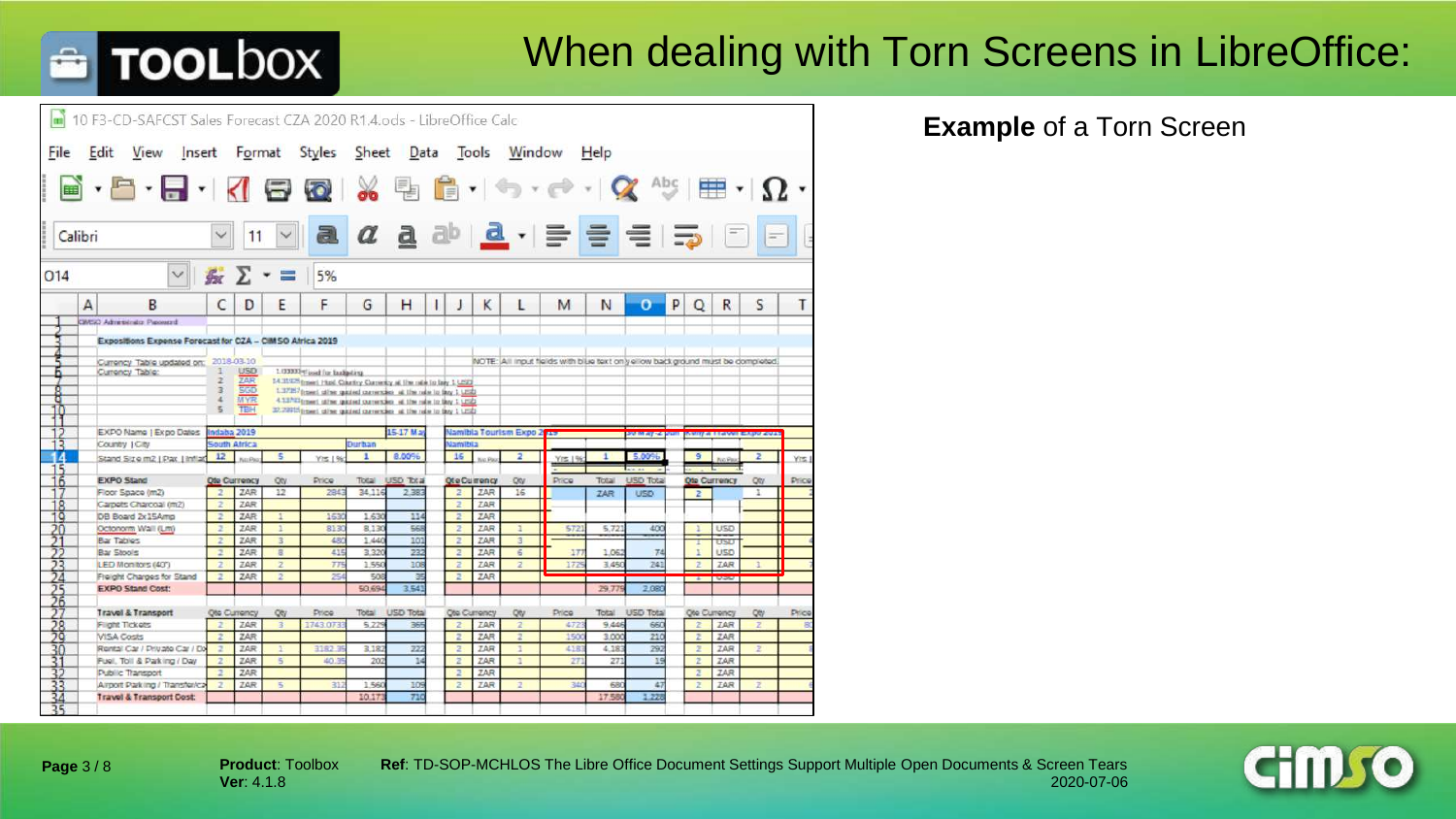# **TOOLDOX**

### When dealing with Torn Screens in LibreOffice:



Navigation: Settings Support To Correct Torn Screens on Multiple Open Documents

❶ **Locate & Select**: once the LibreOffice icon has been selected (highlighted – on desktop screen) **Right-Click** the icon to access the list of options ❷ Select the **Properties** option

**Page** 4 / 8

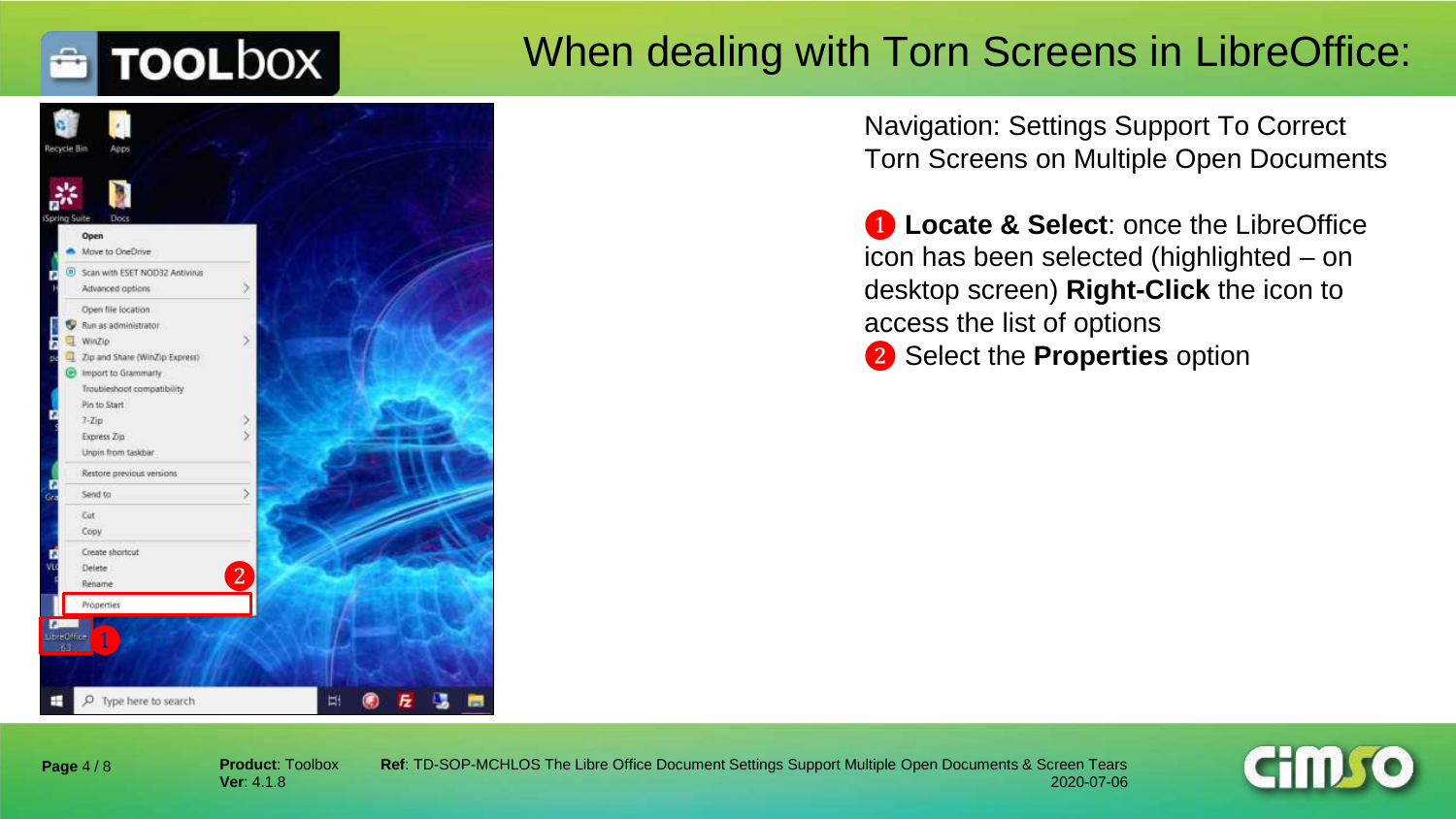#### When dealing with Torn Screens in LibreOffice:

| LibreOffice 6.3 Properties                                                                                           | 1                                                |        | x                        |  |  |  |  |  |
|----------------------------------------------------------------------------------------------------------------------|--------------------------------------------------|--------|--------------------------|--|--|--|--|--|
| Security                                                                                                             | <b>Details</b>                                   |        | <b>Previous Versions</b> |  |  |  |  |  |
| General                                                                                                              | Shortcut                                         |        | Compatibility            |  |  |  |  |  |
| If this program isn't working correctly on this version of Windows, try<br>running the compatibility troubleshooter. |                                                  |        |                          |  |  |  |  |  |
|                                                                                                                      | Run compatibility troubleshooter                 |        |                          |  |  |  |  |  |
|                                                                                                                      | How do I choose compatibility settings manually? |        |                          |  |  |  |  |  |
| Compatibility mode                                                                                                   |                                                  |        |                          |  |  |  |  |  |
|                                                                                                                      | Run this program in compatibility mode for:      |        |                          |  |  |  |  |  |
| Windows 8                                                                                                            |                                                  |        |                          |  |  |  |  |  |
|                                                                                                                      |                                                  |        |                          |  |  |  |  |  |
| Settings                                                                                                             |                                                  |        |                          |  |  |  |  |  |
| Reduced colour mode                                                                                                  |                                                  |        |                          |  |  |  |  |  |
| 8-bit (256) colour                                                                                                   |                                                  |        |                          |  |  |  |  |  |
| Run in 640 x 480 screen resolution                                                                                   |                                                  |        |                          |  |  |  |  |  |
| Disable full-screen optimisations                                                                                    |                                                  |        |                          |  |  |  |  |  |
| Run this program as an administrator                                                                                 |                                                  |        |                          |  |  |  |  |  |
| Change high DPI settings                                                                                             |                                                  |        |                          |  |  |  |  |  |
|                                                                                                                      |                                                  |        |                          |  |  |  |  |  |
|                                                                                                                      | Change settings for all users                    |        |                          |  |  |  |  |  |
|                                                                                                                      |                                                  |        |                          |  |  |  |  |  |
|                                                                                                                      | ОΚ                                               | Cancel | Apply                    |  |  |  |  |  |

**TOOLDOX** 

Navigation: Settings Support To Correct Torn Screens on Multiple Open Documents

 **LibreOffice Properties** window **Compatibility** tab Select the **Change Settings For All Users** button

*Note: this will only affect the Document settings on the machine you are working on*

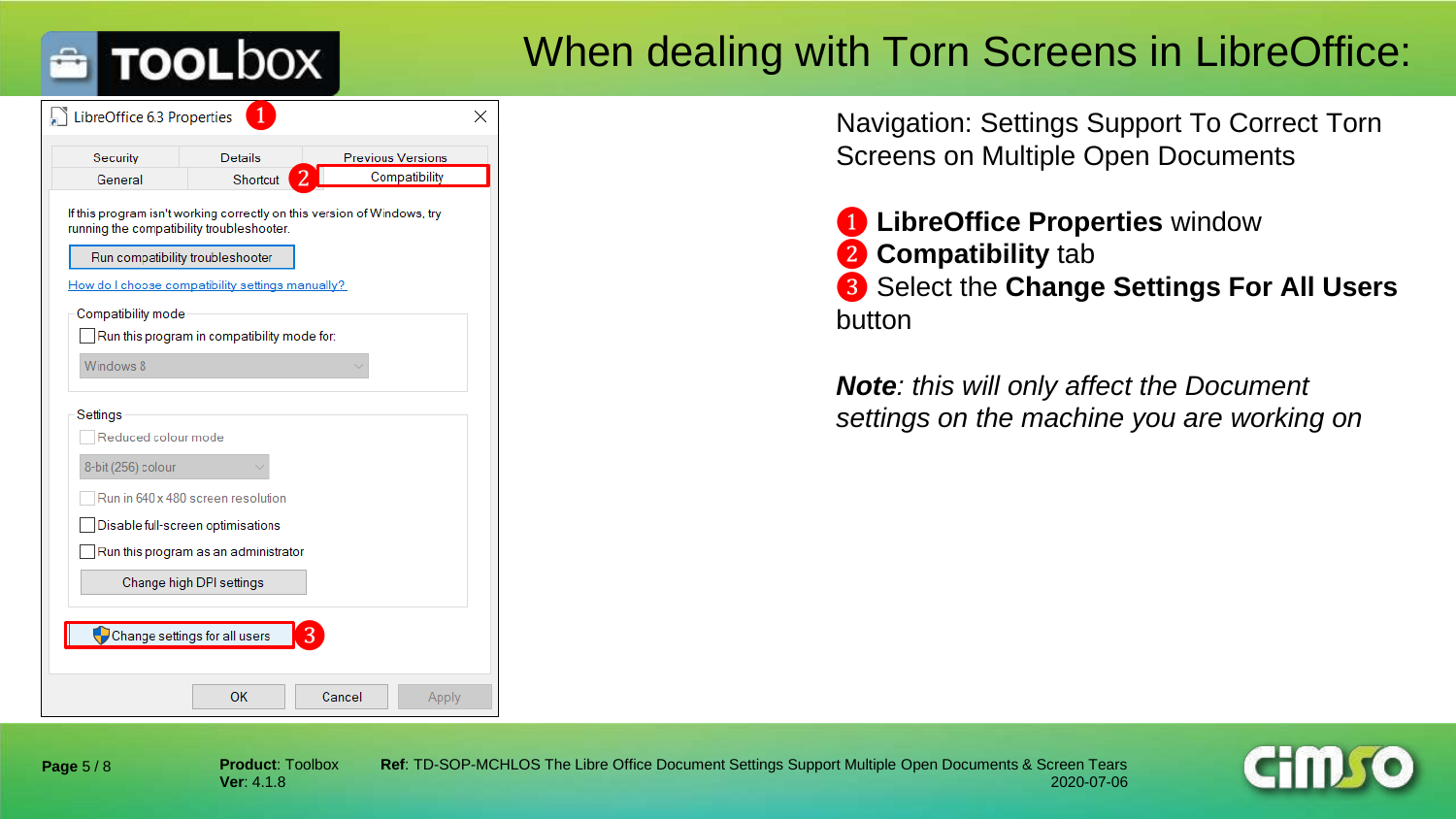# **TOOLDOX**

### When dealing with Torn Screens in LibreOffice:

| soffice Properties<br>$\times$                                                                                                                                               |
|------------------------------------------------------------------------------------------------------------------------------------------------------------------------------|
| Compatibility for all users 2                                                                                                                                                |
| If you're having problems with this program and it worked<br>correctly on an earlier version of Windows, select the<br>compatibility mode that matches that earlier version. |
| Compatibility mode                                                                                                                                                           |
| Run this program in compatibility mode for:                                                                                                                                  |
| Windows 8                                                                                                                                                                    |
|                                                                                                                                                                              |
| Settings                                                                                                                                                                     |
| Reduced colour mode                                                                                                                                                          |
| 8-bit (256) colour                                                                                                                                                           |
| Run in 640 x 480 screen resolution                                                                                                                                           |
| Disable full-screen optimisations                                                                                                                                            |
| Run this program as an administrator                                                                                                                                         |
| Change high DPI settings<br>3                                                                                                                                                |
|                                                                                                                                                                              |
| Cancel<br>OK<br>Apply                                                                                                                                                        |

Navigation: Settings Support To Correct Torn Screens on Multiple Open Documents

- ❶ **soffice Properties** window
- ❷ **Combability For All Users** tab
- ❸ Select the **Change High DPI Settings** button

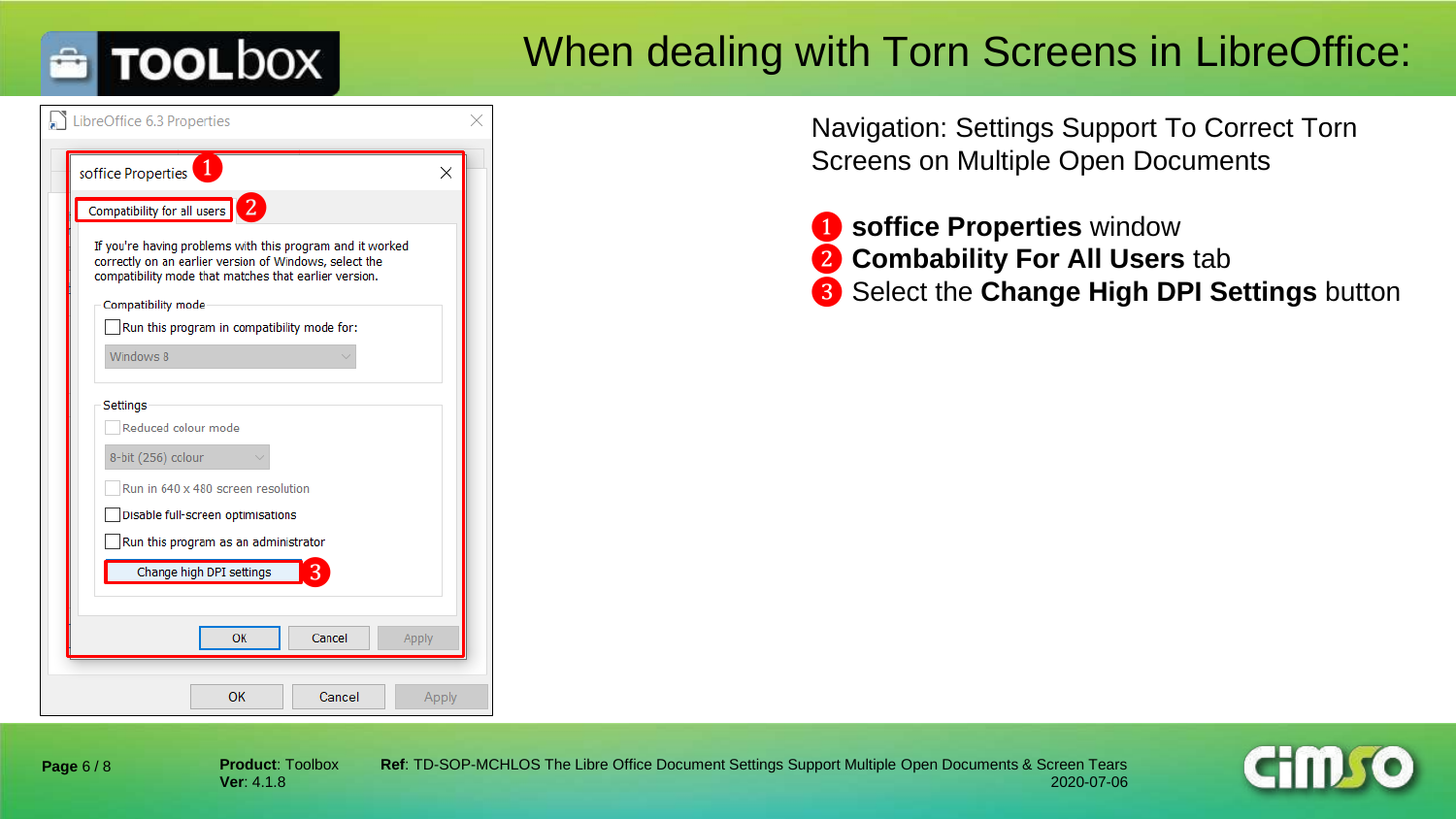# **TOOLDOX**

### When dealing with Torn Screens in LibreOffice:

| LibreOffice 6.3 Properties                                                                                                                                                                                                                           |  |
|------------------------------------------------------------------------------------------------------------------------------------------------------------------------------------------------------------------------------------------------------|--|
| soffice Properties                                                                                                                                                                                                                                   |  |
| soffice Properties <sup>1</sup>                                                                                                                                                                                                                      |  |
| Choose the high DPI settings for this program.                                                                                                                                                                                                       |  |
| Program DPI                                                                                                                                                                                                                                          |  |
| Use this setting to fix scaling problems for this program<br>instead of the one in Settings<br>Open Advanced scaling settings                                                                                                                        |  |
| A program might look blurry if the DPI for your main display<br>changes after you sign in to Windows. Windows can try to fix<br>this scaling problem for this program by using the DPI that<br>set for your main display when you open this program. |  |
| Use the DPI that's set for my main display when                                                                                                                                                                                                      |  |
| I signed in to Windows                                                                                                                                                                                                                               |  |
| Learn more                                                                                                                                                                                                                                           |  |
| High DPI scaling override<br>$\overline{2}$<br>Override high DPI scaling behaviour.<br>Scaling performed by:<br>3<br>System                                                                                                                          |  |
|                                                                                                                                                                                                                                                      |  |
| OK<br>Cancel                                                                                                                                                                                                                                         |  |
|                                                                                                                                                                                                                                                      |  |
| OK<br>Cancel<br>Apply                                                                                                                                                                                                                                |  |

Settings Support To Correct Torn Screens on Multiple Open Documents:

**1** soffice Properties window ❷ **Override High DPI Scaling Behaviour**: Check the box to Enable the setting **3 Scaling Performed By: use the Drop Down** to access the list of options – **System** option **4** Select the OK button